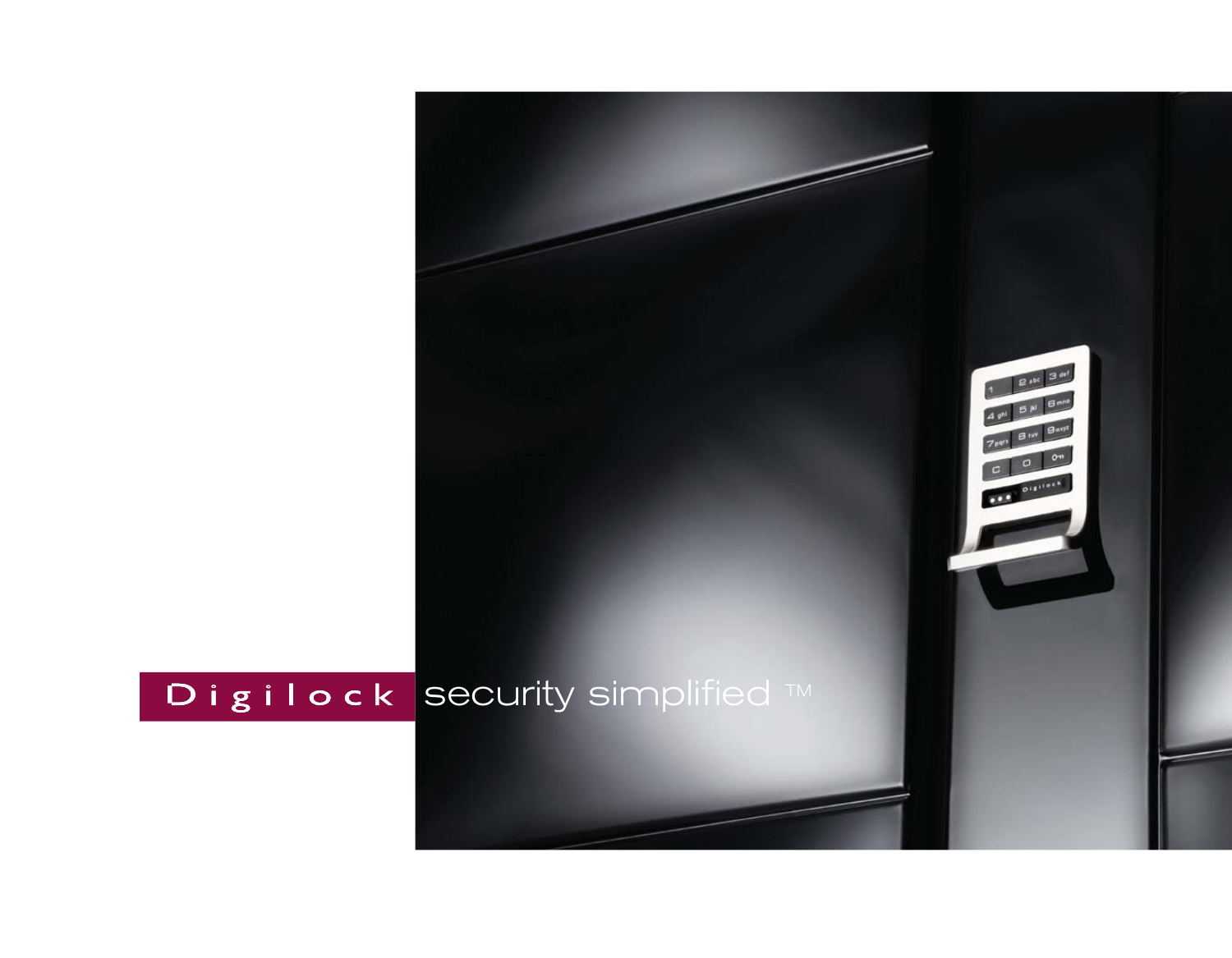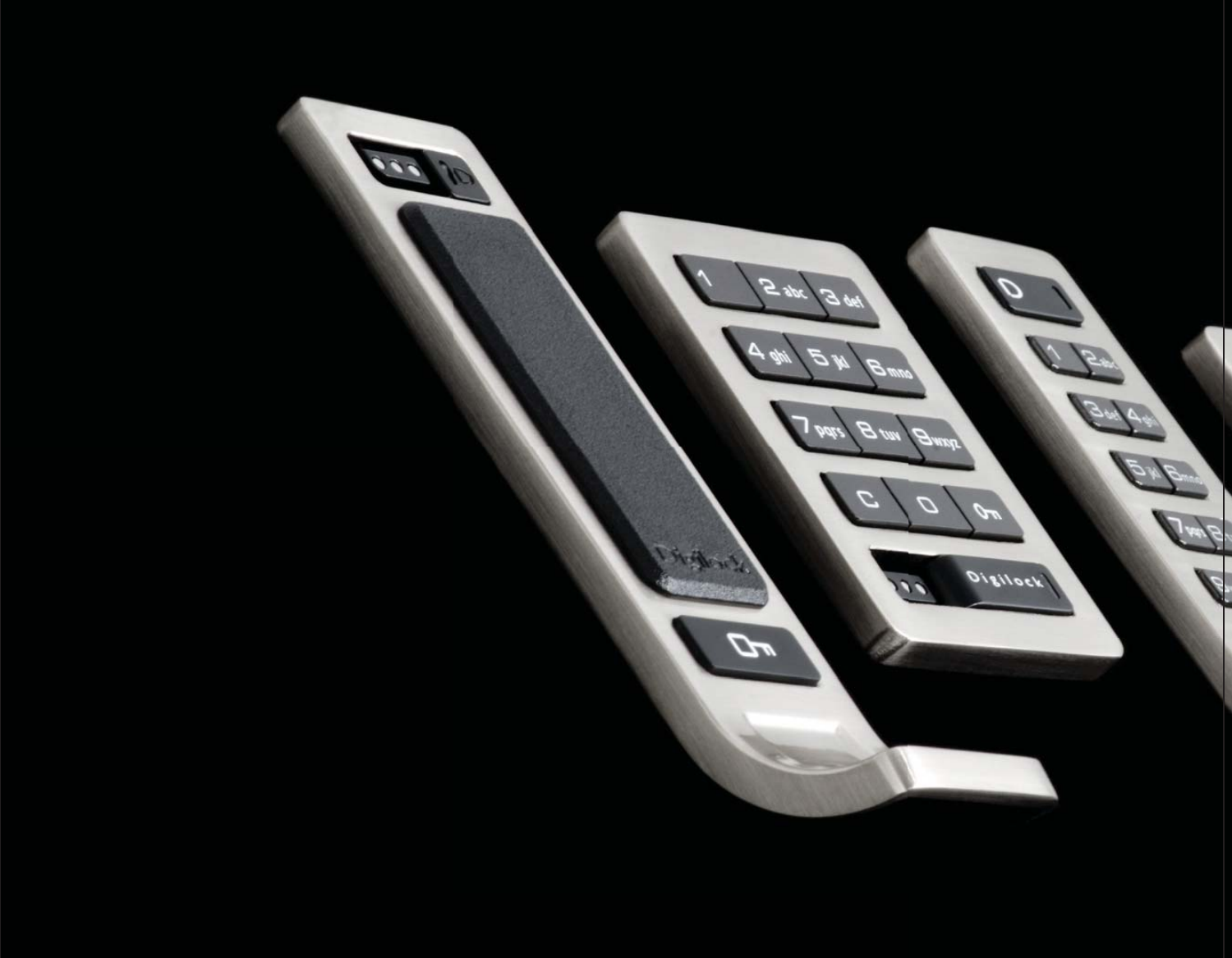# designed for you

Every aspect of environment and operation impacts the experience your facility provides. Enhance that experience with a lock designed for you – your facility, your users, your time. Digilock, with precise focus on style, ease of use, and lock management, delivers an unparalleled security solution that performs exactly how you want it.



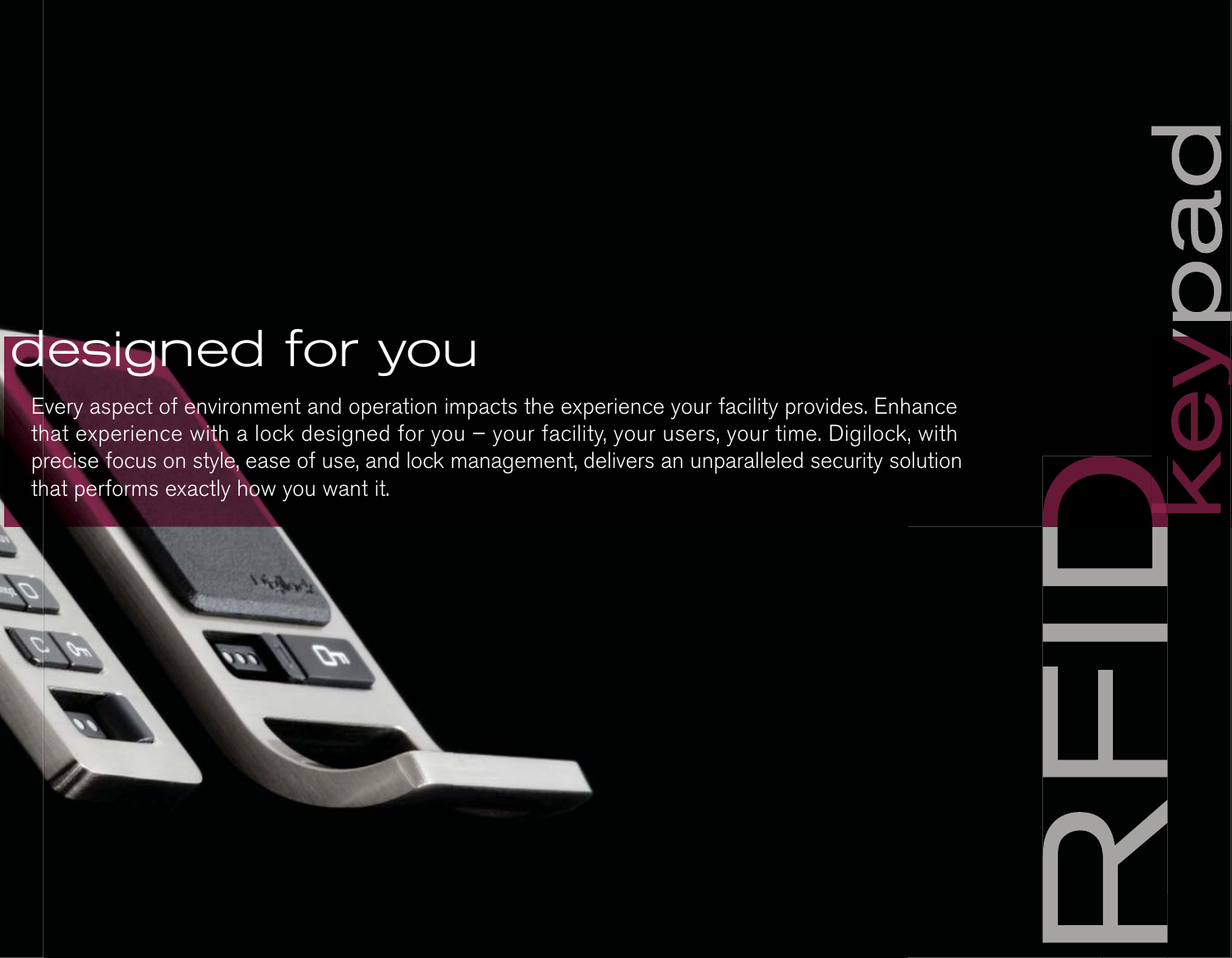

#### your facility

With elegant design and industry-leading technology, Digilock security solutions complement your room environment and style. Digilock, with solid metal bodies in designer-selected finishes, are easily mounted on wood, metal, glass, polycarbonate and phenolic lockers, cabinets and comparable storage fixtures.

#### your users

With both keypad and RFID lock interface options, Digilock security solutions meet the personal storage characteristics of your facility's users. Locks are available for assigned-use where dedicated or long-term storage is required and/or shared-use where any number of users temporarily store personal belongings.

#### your time

Lock management time is significantly reduced by Digilock's unique Manager Bypass Key, a comprehensive management tool. It gives facility managers immediate access to any locker in the event of a forgotten code or security breach and also provides external power to the lock. Less time on lock management gives you more time with members, guests, and staff.

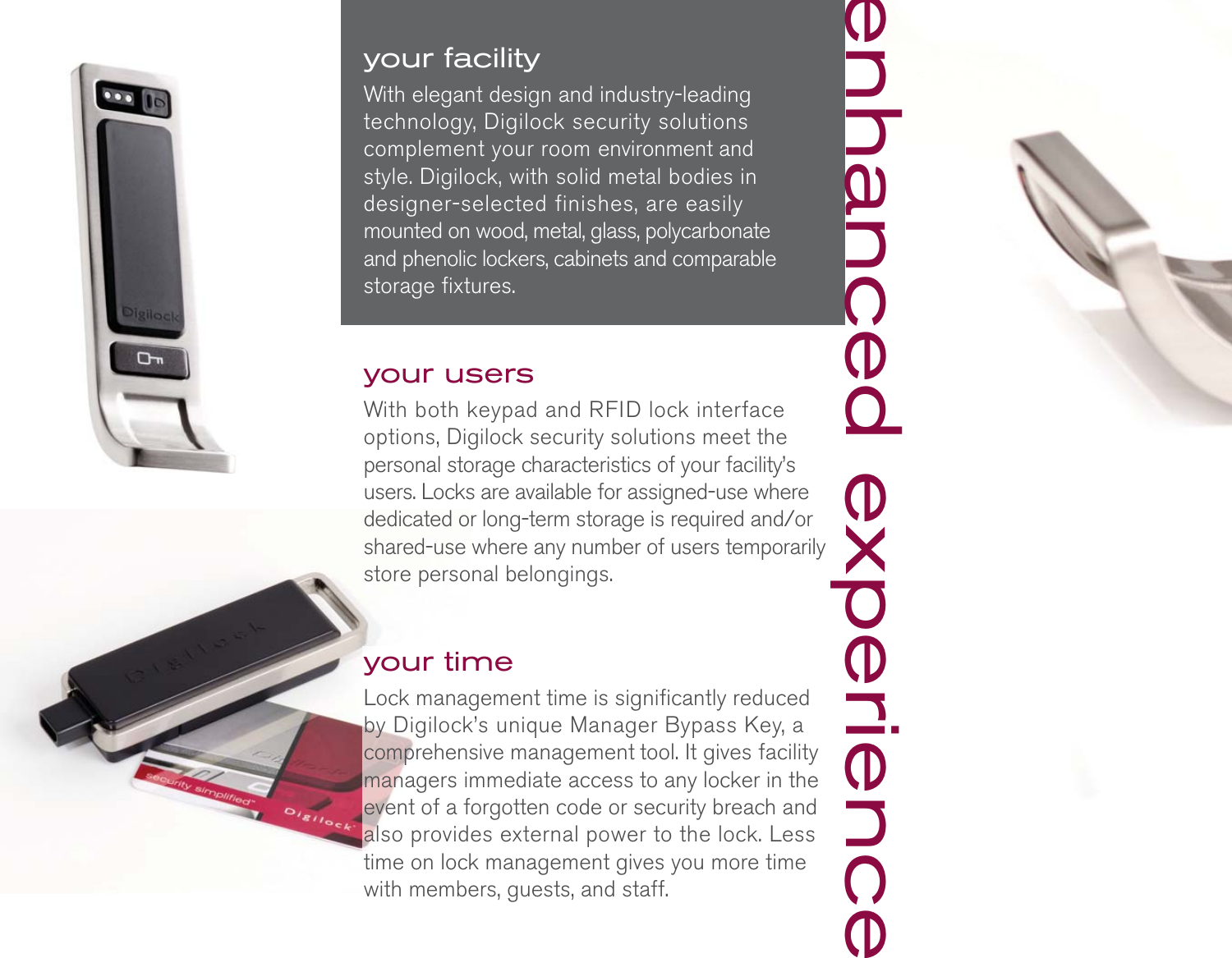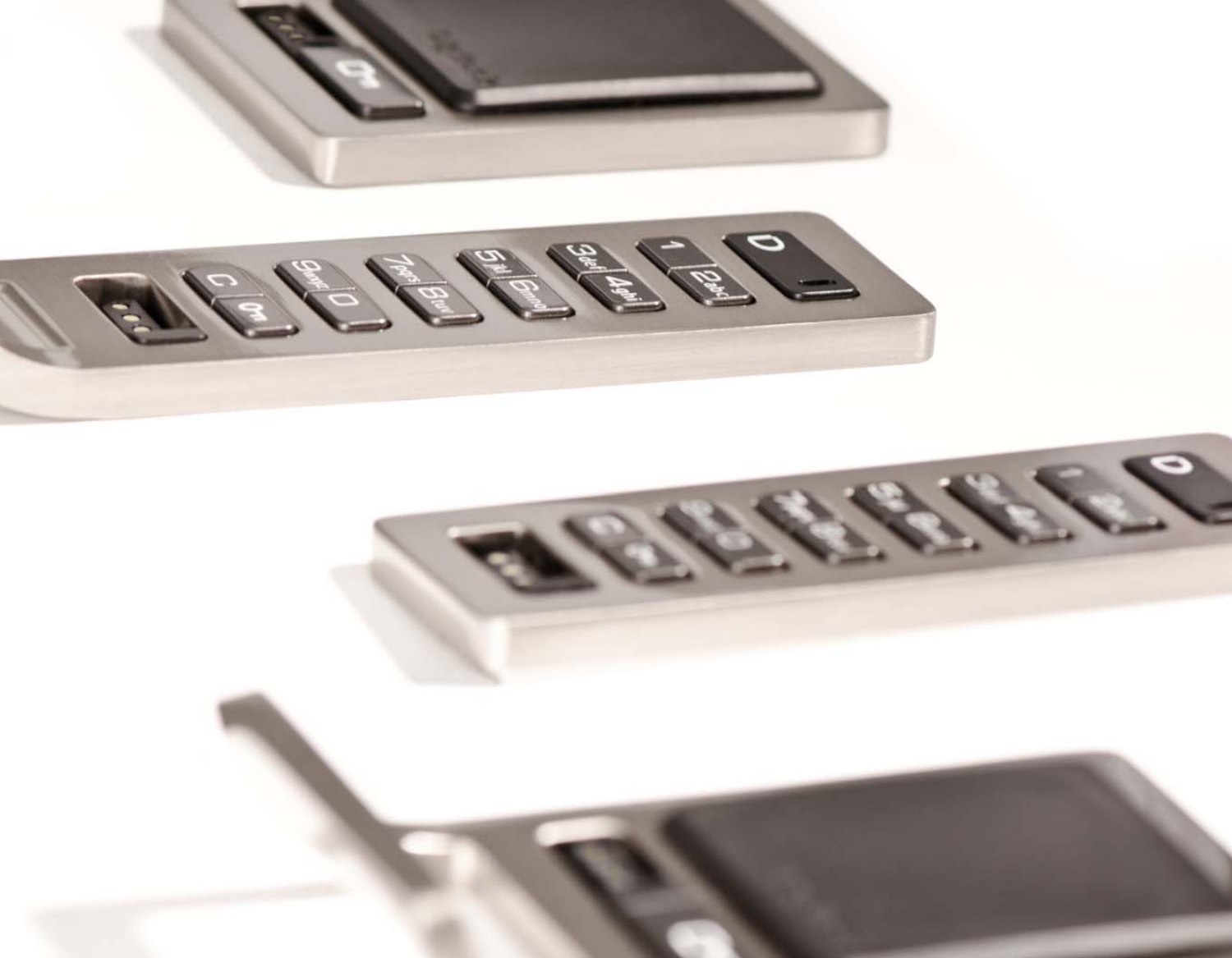### choose your solution

Digilock offers multiple lock body styles and latch options to match your facility's application. Standard, vertically and horizontally oriented lock faces accommodate your door design and lock placement. Spring latch/bolt, dead latch/ bolt, or cam lever locking options support the security and latch requirements of your storage fixtures.

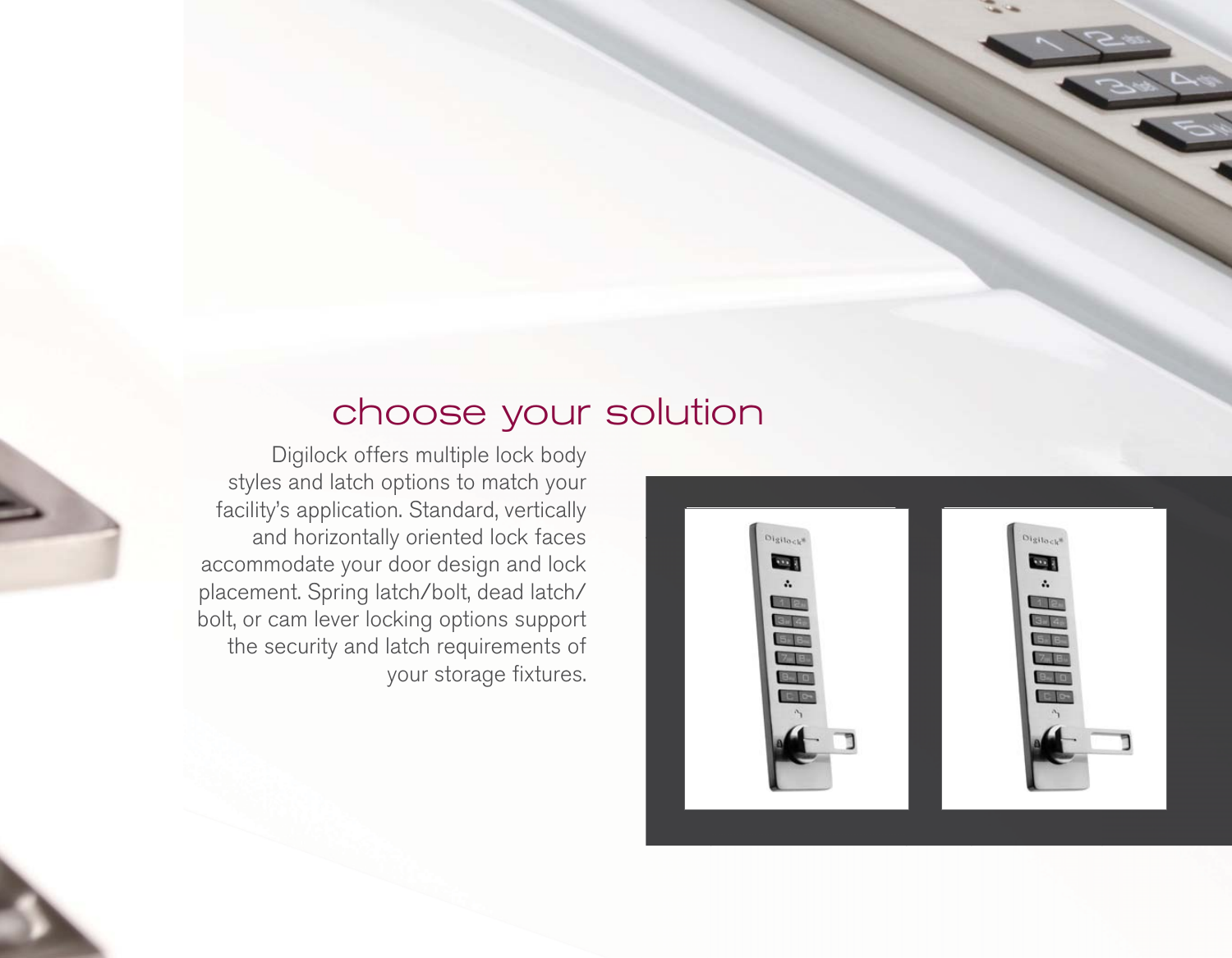### diverse applications & environments

## health club locker rooms

hotel and resort staff and guests team sports locker rooms outpatient personal effects medical center physician and staff L IOCKETS<br>manufacturing and office environments athletic centers ADA compliant fixtures tool and equipment storage student lockers' airport baggage storage controlled or high-risk product storage